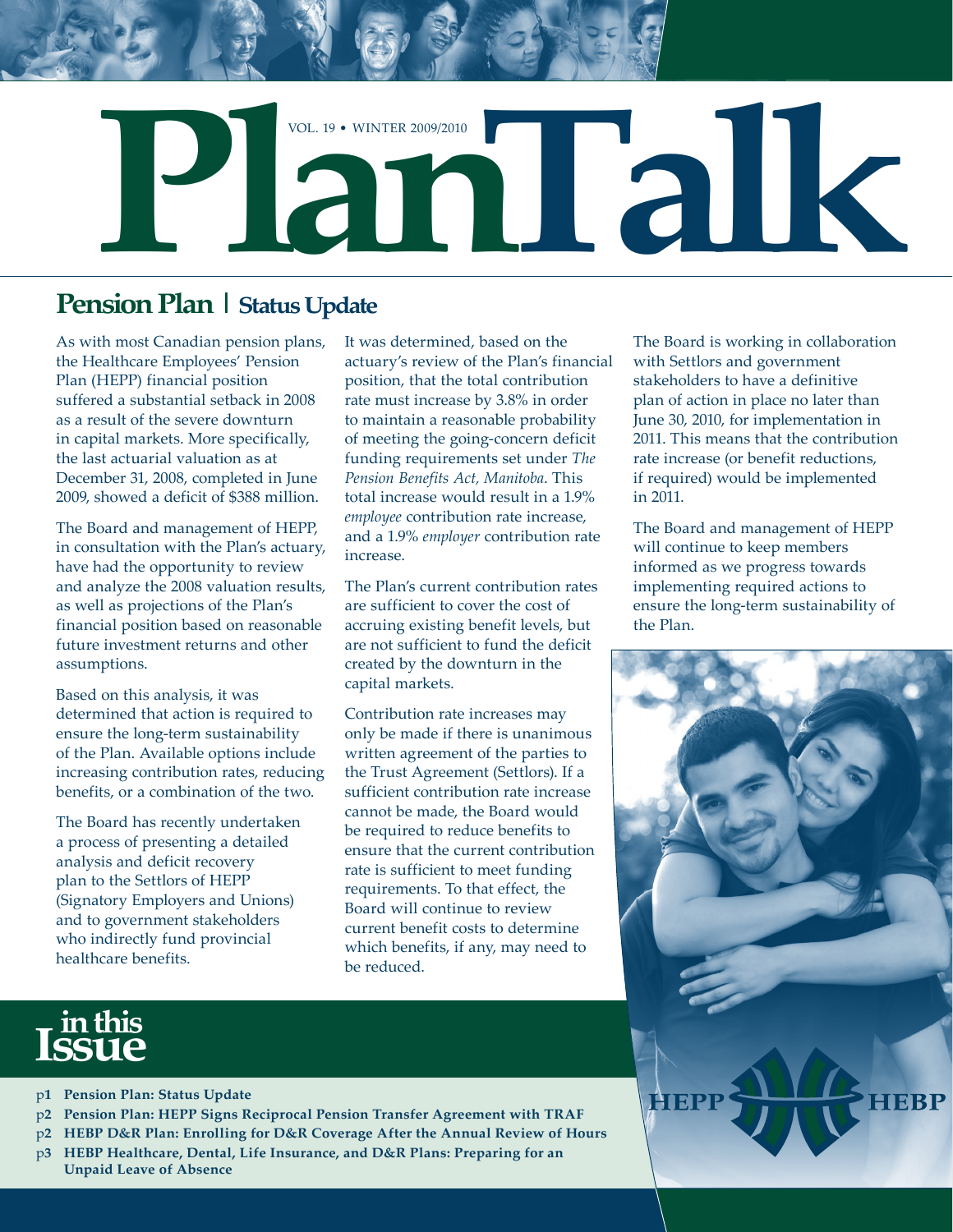#### **Pension Plan HEPP Signs Reciprocal Pension Transfer Agreement with TRAF**

The Healthcare Employees' Pension Plan (HEPP) is pleased to announce that a reciprocal pension transfer agreement with the Teachers' Retirement Allowances Fund (TRAF) has been signed. The agreement will allow for the transfer of pension funds and related service between the two Plans, effective January 1, 2009.

In general terms, when you apply for a reciprocal pension transfer, both pension plans will calculate the actuarial value of the pension benefits being transferred, based on their respective plan provisions. The exporting plan advises of the amount of money it would transfer to the importing plan; while the importing plan determines the amount of service that can be purchased in its Plan for the specified amount.

Once both plans have performed their calculations, they will provide the information to you, so you can make an informed decision as to whether or not the transfer is in your best interest.

If you are considering transferring your pension between HEPP and another plan for which HEPP has a reciprocal agreement in place, please contact the HEPP/HEBP office for an *Appendix A Form* to start the process. A listing of pension plans HEPP has reciprocal agreements with is available on the HEPP/HEBP website at www.hepp.mb.ca.

#### **HEBP Disability & Rehabilitation Plan Enrolling for D&R Coverage After the Annual Review of Hours**

All part-time employees must work an average of at least 15 hours per week in the previous calendar year to be eligible for Disability & Rehabilitation (D&R) coverage.

Participating employers must review hours of all part-time and full-time employees to confirm whether or not the 15-hour requirement has been met.

After completion of the annual review of hours, employers will notify employees whose D&R coverage has changed:

- Part-time employees who were eligible for D&R coverage in 2009, but who are not eligible for D&R coverage in 2010, will be advised that their coverage ends on December 31, 2009.
- Part-time employees who were not eligible for D&R coverage in 2009, but who have become eligible in 2010, will be advised that their coverage will start on January 1, 2010.

If you were previously not eligible for D&R coverage, but become eligible in 2010, your employer will notify you and provide you with a *Disability & Rehabilitation Benefits* brochure and a *Disability & Rehabilitation Plan Enrolment and Change Information Form*. When you receive this package from your employer, it is important that you:

- Thoroughly read the *Disability & Rehabilitation Benefits* brochure,
- Fully complete, sign, and date the *Disability & Rehabilitation Plan Enrolment and Change Information Form* and return the form to your employer representative at your facility/RHA by the deadline stated in the letter, and
- Ensure that, beginning in January, your employer submits D&R premiums to HEBP.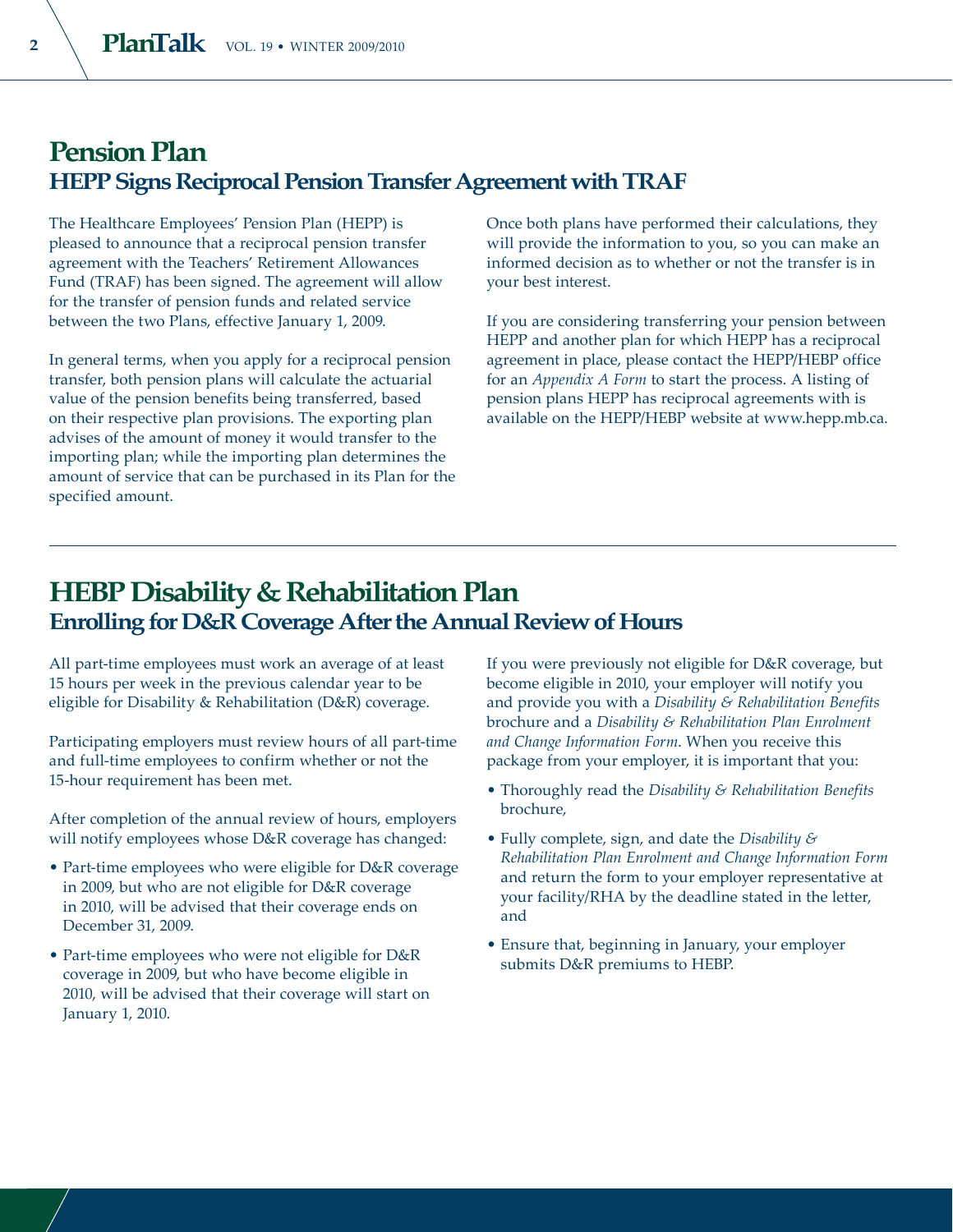#### **HEBP Healthcare, Dental, Life Insurance, and Disability & Rehabilitation Plans Preparing for an Unpaid Leave of Absence**

Prior to the start of an unpaid leave of absence (LOA), you must contact your employer representative to:

- Discuss the unpaid LOA,
- Obtain information about maintaining Healthcare Plan, Dental Plan, Life Insurance Plan, and Disability & Rehabilitation (D&R) Plan coverage while on the unpaid LOA,
- Complete the necessary forms, and
- Arrange prepayment of premiums, if applicable.

Note: While on an unpaid sick LOA, D&R coverage must be maintained by prepaying D&R premiums for the entire 119-day Elimination Period. Maintaining your coverage is mandatory. If coverage is not maintained, you will not be entitled to D&R Benefits.

For those Plans that you elect to prepay your premiums, your Plan coverage will continue. Note: You must arrange your payment method and submit your premiums for the entire LOA before you start your LOA.

You are required to complete and sign the *Leave of Absence/ Lay-Off Benefit Coverage* form to indicate that you waive your membership in the HEBP Benefit Plans (elect not to maintain your coverage) during your personal, maternity, parental, or educational LOA or temporary layoff.

If you do not prepay premiums, or do not submit your completed prepayment package and premiums to your employer representative prior to the start of your unpaid LOA, you will be deemed to have waived your plan coverage for your entire unpaid LOA. You will not be eligible for coverage if forms are received after your unpaid LOA has started. Note: For the D&R Plan, if you do not complete the LOA form and premiums are not prepaid, your coverage will cease on your last day worked. Therefore, you will not be entitled to apply for D&R benefits should you become ill or injured.

HEBP recognizes that you may not be able to submit your prepayment package and premiums before the start of an unpaid sick LOA when the leave is unexpected. In these circumstances, you must submit your completed prepayment package and premiums to your employer representative no later than 30 calendar days after your unpaid sick LOA commences, or it will be considered late and you will not be eligible for coverage. An exception will be made if you are incapacitated and unable to make such a decision, and no power of attorney has been appointed for you.

A prepayment package must be completed each time you go on an unpaid LOA, or if you are extending the duration of your original unpaid LOA.

If you decide to prepay your premiums to maintain coverage during an unpaid LOA, you can provide premium payments in one of the following ways:

- One-time payment,
- Monthly post-dated cheques for the full number of months of your unpaid LOA, or
- Payroll deduction(s).

No matter which method you choose to provide premium payments, payment in full must be received by your employer representative prior to your unpaid LOA start date, or you will not be eligible for coverage.